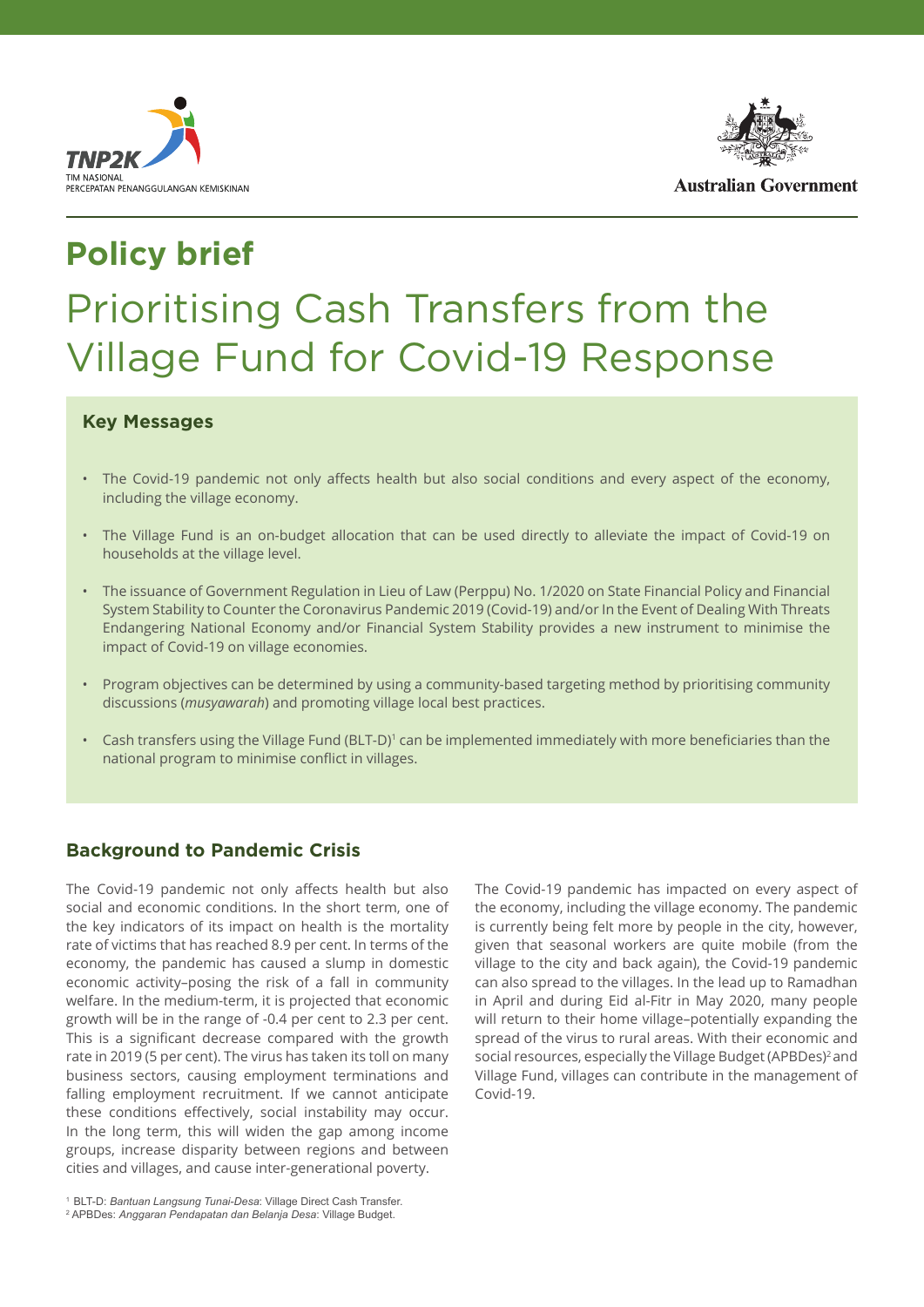#### **Role for The Village Fund**

The Village Fund was established in 2015 with the aim of improving the welfare of residents living in rural areas by funding infrastructure development and empowerment. It is an on-budget allocation that can be used directly to alleviate the impact of Covid-19 at the household and village level. There are several benefits of the Village Fund: (i) the budget allocation is available in the State Budget (APBN);<sup>3</sup> (ii) it can be used to immediately initiate a rapid response program; (iii) it can complement other programs to minimise the socioeconomic impact; (iv) it does not require a new system, so village officials can mobilise directly as they are already familiar with the existing system; (v) it can be used to build the legitimacy and credibility of village government through local problem solving; and (vi) the existing monitoring, evaluation, and liability system can be optimised to ensure accountability.

The issuance of Government Regulation in Lieu of Law (Perppu) No. 1/2020 provides a new instrument to minimise the impact of Covid-19 on the village economy. Article 2, Paragraph (1), Point (i) of this regulation states that it is

necessary to prioritise the use of budget allocations for specific activities (refocusing), adjust allocations and/or cut/ postpone fund transfers to regions and village funds under certain criteria. Furthermore, the Perppu also states that "prioritising the use of village funds" means that village funds can be allocated to, among other purposes, cash transfers for poor people in villages and activities to manage the pandemic. With this clarification, there is a need to examine how this policy can be implemented rapidly and how it can limit the moral hazard as much as possible.

#### **Targeting Method Options**

Determining the beneficiary target is a crucial process in any social assistance policy. To date, government social assistance programs use Social Welfare Integrated Data (*Data Terpadu Kesejahteraan Sosial*) of the Ministry of Social Affairs (MoSA). Nevertheless, with the BLT-D program, it is possible to deploy a different approach, such as using the government's experience in running similar programs in the past–by considering its advantages and disadvantages (Table 1).

#### **Table 1:** : Advantages and Disadvantages of Targeting Methods

| <b>Method</b>                                                                                                                                                                                                            | <b>Advantages</b>                                                                                                                                                                                     | <b>Disadvantages</b>                                                                                                                                                                                                            |
|--------------------------------------------------------------------------------------------------------------------------------------------------------------------------------------------------------------------------|-------------------------------------------------------------------------------------------------------------------------------------------------------------------------------------------------------|---------------------------------------------------------------------------------------------------------------------------------------------------------------------------------------------------------------------------------|
| Using existing programs: Non-Cash<br>Food Assistance (Bantuan Pangan Non-<br>Tunai: BPNT; Family Hope Program<br>(Program Keluarga Harapan: PKH);<br>and the Smart Indonesia Program<br>(Program Indonesia Pintar: PIP). | • The data is available at Kemensos<br>(MoSA).<br>• Easier to be accounted for.<br>• Potential beneficiary already has an<br>account.                                                                 | • Potential to create conflict in village<br>because beneficiaries access the<br>same program.<br>• Does not encourage community to<br>participate.<br>. No legal basis to distribute BLT-D<br>through MoSA.                    |
| Based on the number of poor village<br>residents (decision of village head).                                                                                                                                             | • Data is available as the basis to<br>distribute village funds.<br>• BLT-D will be received faster by the<br>poor in villages.<br>• The mechanism for determining<br>BLT beneficiaries is bottom-up. | • Low accuracy level.<br>• Challenge in accountability of BLT-D<br>utilisation.<br>• Data accuracy in determining BLT-D<br>beneficiaries.<br>• Readiness of the regional<br>government and village head to<br>distribute BLT-D. |
| Employ musyawarah (community-<br>based targeting).                                                                                                                                                                       | • Encourage the participation of<br>the local community, for example<br>during drafting of the village<br>budget.<br>• Able to empower poor<br>communities.                                           | • Prone to elite capture.<br>• Challenge in accountability of BLT-D<br>utilisation.                                                                                                                                             |

Source: Analysis result, 2020.

3 APBN: A*nggaran Pendapatan dan Belanja Nasional*: National budget.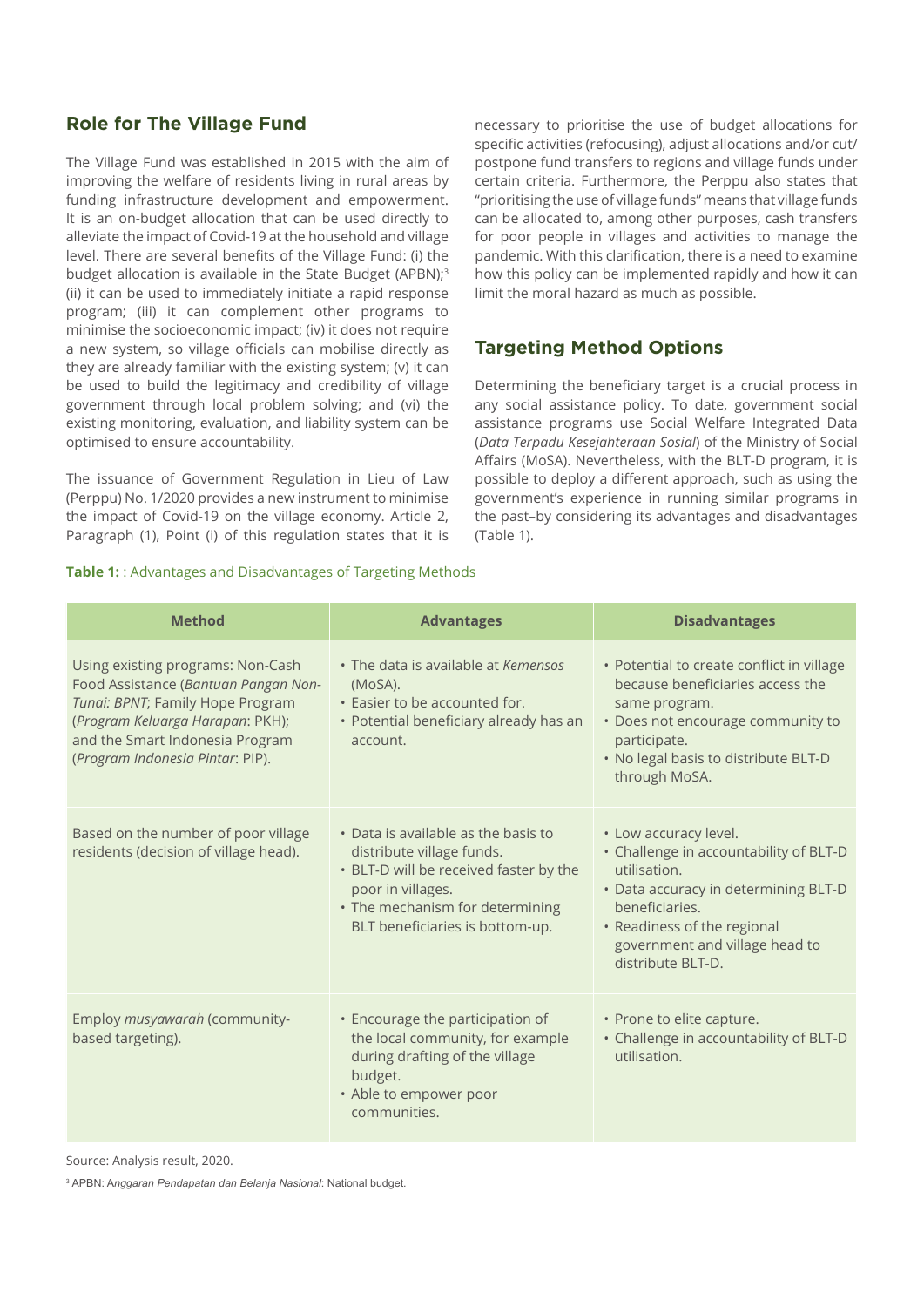The World Health Organization has emphasised the importance of education and community involvement in countering Covid-19. Community involvement in utilising the Village Fund for both BLT-D and the management of Covid-19 is, therefore, crucial. In addition, various studies in Indonesia show that community-based targeting for the cash transfer program has generated a good level of satisfaction and accountability.<sup>4</sup> Furthermore, the Village Fund is the village administration's main revenue source. For this reason, use of village funds is the right of the village administration, both in terms of determining the targets and utilisation for other purposes. Nevertheless, the central government should establish technical guidelines and provide a precise mechanism to minimise the risks of moral hazard and elite capture.

#### **The Community-based Approach**

Program beneficiary targeting can use a communitybased approach that promotes the musyawarah and local best practices in every village, or what is globally known as community-based targeting (Figure 1). This approach is highly recommended given that the government has experience in employing public consultation forums in the Unified Database Update (PBDT) in 2015. During the period of the Subsidised Rice Program (*Raskin/Rastra*), the government implemented a policy of completing a Substitute Recapitulation Form (*Formulir Rekapitulasi Pengganti*: FRP) to update program beneficiary information. In both the FRP and Community Consultation Forum (*Forum Konsultasi Publik* FKP) approach, the musyawarah has an important role in determining the households that are suitable program recipients. This recommendation is also aligned with the APBDes that is determined through the *musyawarah* process.



\* Related parties that need to be involved: religious leaders, community figures, youth organisations, and underprivileged and vulnerable groups.

Source: Analysis Results, 2020.

<sup>4</sup> Alatas, V., A. Banerjee, A.G. Chandrasekhar, R. Hanna, and B.A. Olken. 2016. "Network Structure and the Aggregation of Information: Theory and Evidence from Indonesia". American Economic Review 2016 106 (7): 1663–1704.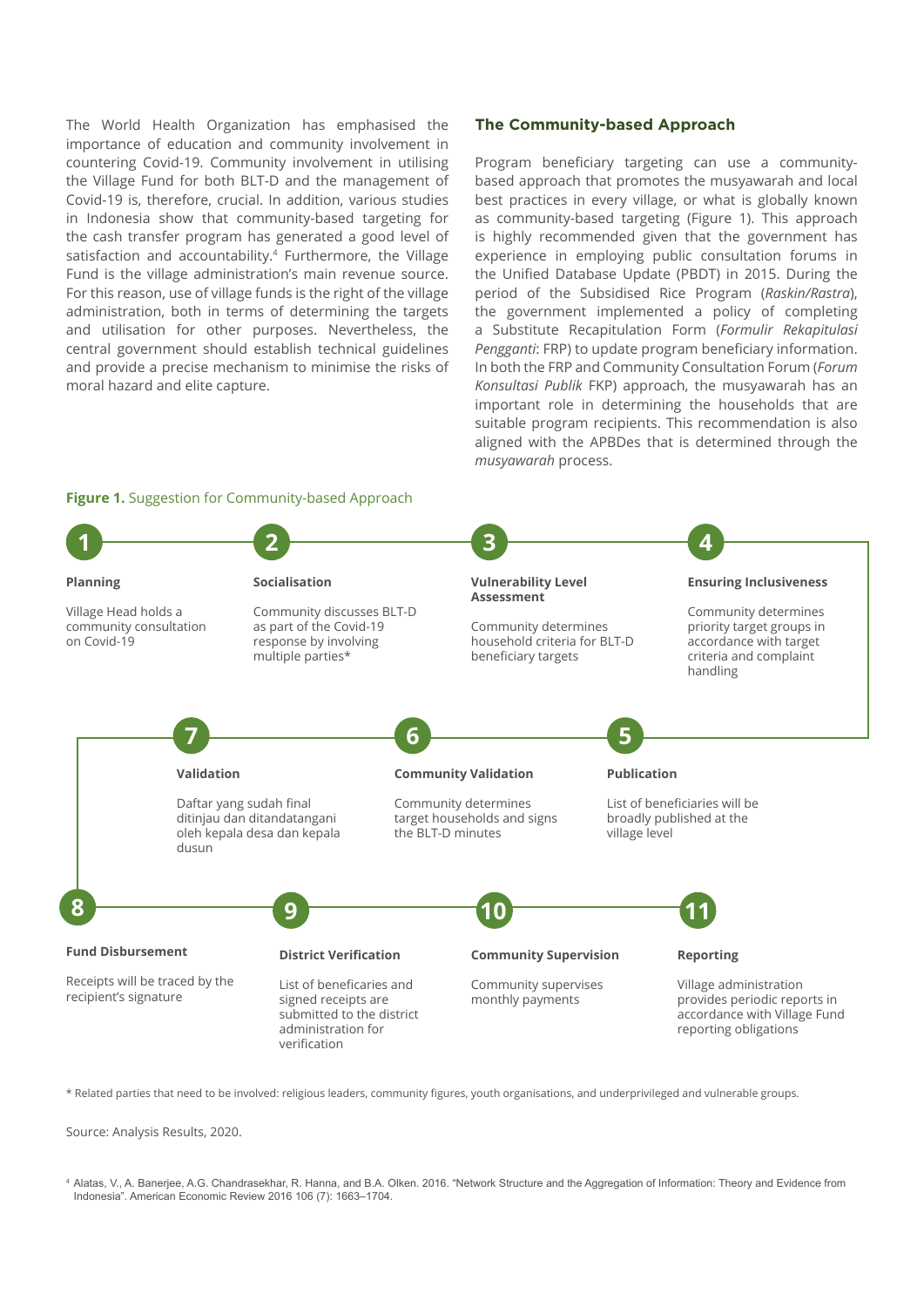#### **Criteria for BLT-D Beneficiary Priority Target**

Although it is recommended that the community approach be used for the program targeting mechanism in accordance with local best practice, the government should be the one to prioritise the program's beneficiary target.

There are several prioritised beneficiary targets, including:

- 1. Isolated households infected by Covid-19.
- 2. Poor elderly people and households that are vulnerable to Covid-19.
- 3. Poor households with ill family member/s that must pay for medical bills.
- 4. Households registered as beneficiaries in the village that are not yet covered by national/regional programs, such as zakat (donations) recipients.
- 5. Households where the main family breadwinner is unable to work or whose income is greatly affected by the Covid-19 pandemic.
- 6. Households that cannot buy or access basic needs, especially food, due to Covid-19.

7. Households that are recommended by the local community to receive the program benefits in accordance with the agreement and local best practice.

#### **Beneficiary Target**

#### **Village Poverty Profile**

In general, poverty in Indonesia is currently dominated by people residing in villages (Table 2). Of approximately 25.1 million poor residents in 2019, 85.40 per cent live under village administration. In 2019, the poverty rate in villages was 11.70 per cent which is significantly higher than the national figure of 9.41 per cent. The gap (Gini Ratio) in villages is, however, lower than the national gap–0.343 and 0.382 respectively.

| <b>Feature</b>           | <b>Village</b> | <b>National</b> |
|--------------------------|----------------|-----------------|
| <b>Poverty Indicator</b> |                |                 |
| Number of Poor People    | 21,473,231     | 25,144,742      |
| Poverty Level (%)        | 11.70          | 9.41            |
| Poverty Depth            | 1.96           | 1.55            |
| <b>Poverty Severity</b>  | 0.48           | 0.37            |
| <b>Expenditure</b>       |                |                 |
| Food/Capita              | 512,429        | 572,551         |
| Non-Food/Capita          | 447,764        | 592,690         |
| Per Capita               | 960,193        | 1,165,241       |
| Households               | 3,975,401      | 4,841,026       |
| <b>Poverty Line</b>      |                |                 |
| Food                     | 306,400        | 314,144         |
| Non-Food                 | 102,572        | 112,026         |
| Total                    | 408,971        | 426,170         |
| Gap                      |                |                 |
| Gini Ratio               | 0.343          | 0.382           |

**Table 2.** Poverty Profile at the Village and National Level

Source: Susenas Analysis Result, March 2019.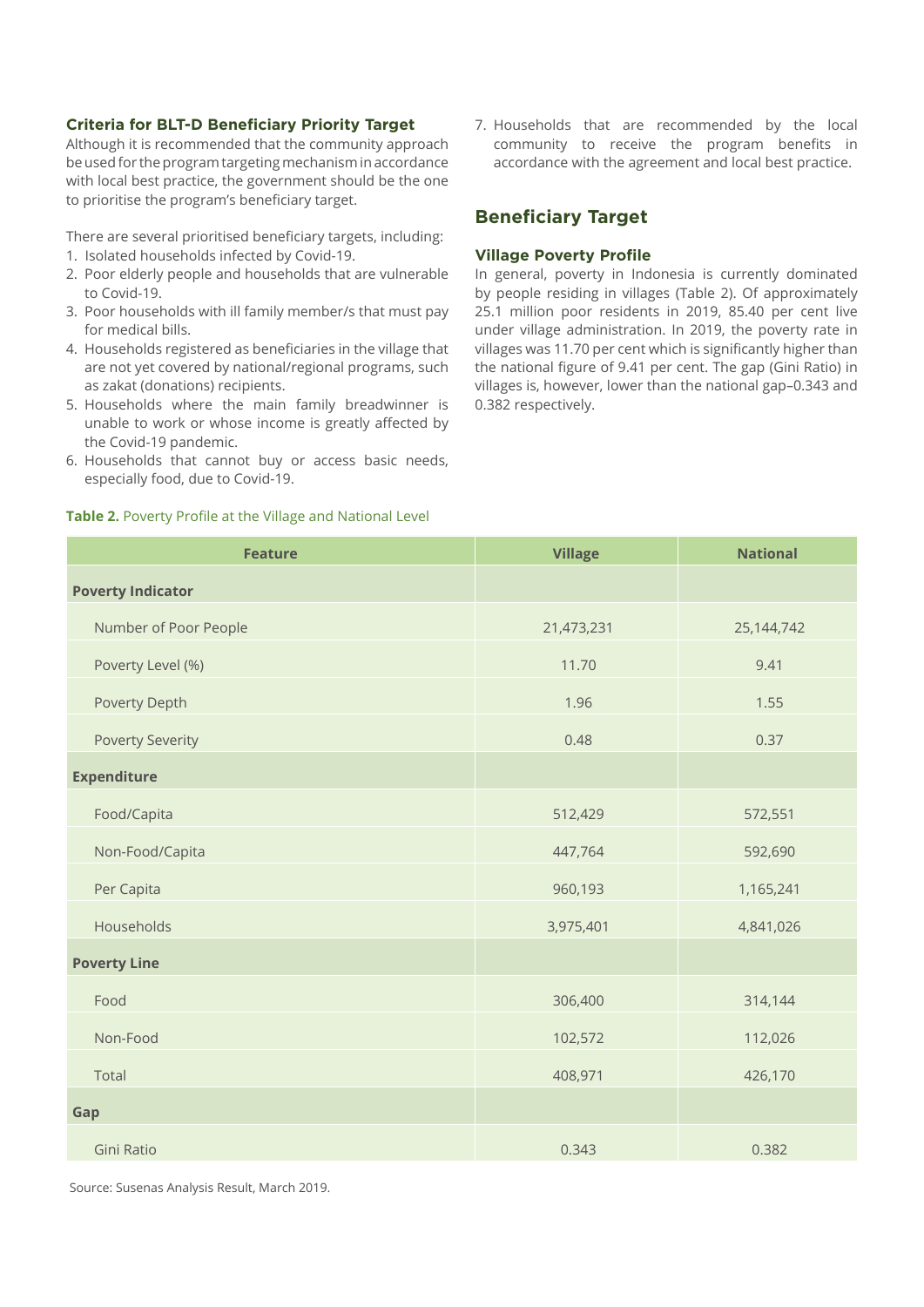#### **Funding Options**

The Village Fund was allocated a budget of Rp 72 trillion in 2020 and we recommend that the allocation for the BLT-D should be 20-30 per cent of the total Village Fund (Table 3). BLT-D execution can be implemented for at least six months with households being the beneficiary target.

This target is relevant given that most national social assistance programs reference beneficiaries at the household level–such as PKH, BPNT, and *Bantuan Langsung Tunai Sementara Masyarakat* (Temporary Direct Cash Transfer)/*Bantuan Langsung Tunai* (Direct Cash Transfer).

| Table 3: BLT-D Budget Allocation Estimation Based on Budget Proportion Scenarios |  |  |
|----------------------------------------------------------------------------------|--|--|
|                                                                                  |  |  |

| <b>Component</b>                                          | <b>Scenario 1</b> | <b>Scenario 2</b> | <b>Scenario 3</b> |
|-----------------------------------------------------------|-------------------|-------------------|-------------------|
| <b>Village Fund Total Budget (Trillions of Rp)</b>        | 72                | 72                | 72                |
| <b>BLT-D Allocation Target</b>                            | 20%               | 25%               | 30%               |
| <b>BLT-D Allocation Value (Trillions of Rp)</b>           | 14.4              | 18.0              | 21.6              |
| <b>Number of Target Households</b>                        |                   |                   |                   |
| Poor (1 x Poverty Line)                                   | 4,670,415         | 4,670,415         | 4,670,415         |
| Poor and Almost Poor (1.2 x Poverty Line)                 | 8,358,718         | 8,358,718         | 8,358,718         |
| Poor and Vulnerable to Becoming Poor (1.6 x Poverty Line) | 17,224,237        | 17,224,237        | 17,224,237        |
| Poor and Vulnerable (2.2 x Poverty Line)                  | 27,222,672        | 27,222,672        | 27,222,672        |
| <b>Allocation/year (Rp)</b>                               |                   |                   |                   |
| Poor (1 x Poverty Line)                                   | 3,083,238         | 3,854,047         | 4,624,857         |
| Poor and Almost Poor (1.2 x Poverty Line)                 | 1,722,752         | 2,153,440         | 2,584,128         |
| Poor and Vulnerable to Becoming Poor (1.6 x Poverty Line) | 836,031           | 1,045,039         | 1,254,047         |
| Poor and Vulnerable (2.2 x Poverty Line)                  | 528,971           | 661,214           | 793,456           |
| <b>Allocation per Month for 6 Months (Rp)</b>             |                   |                   |                   |
| Poor (1 x Poverty Line)                                   | 513,873           | 642,341           | 770,809           |
| Poor and Almost Poor (1.2 x Poverty Line)                 | 287,125           | 358,907           | 430,688           |
| Poor and Vulnerable to Becoming Poor (1.6 x Poverty Line) | 139,339           | 174,173           | 209,008           |
| Poor and Vulnerable (2.2 x Poverty Line)                  | 88,162            | 110,202           | 132,243           |
| <b>BLT-D as Proportion of Household Expenditure</b>       |                   |                   |                   |
| Poor (1 x Poverty Line)                                   | 32.92%            | 41.15%            | 49.38%            |
| Poor and Almost Poor (1.2 x Poverty Line)                 | 16.55%            | 20.69%            | 24.83%            |
| Poor and Vulnerable to Becoming Poor (1.6 x Poverty Line) | 6.78%             | 8.48%             | 10.17%            |
| Poor and Vulnerable (2.2 x Poverty Line)                  | 3.71%             | 4.64%             | 5.57%             |

Source: Susenas Analysis Result, March 2019.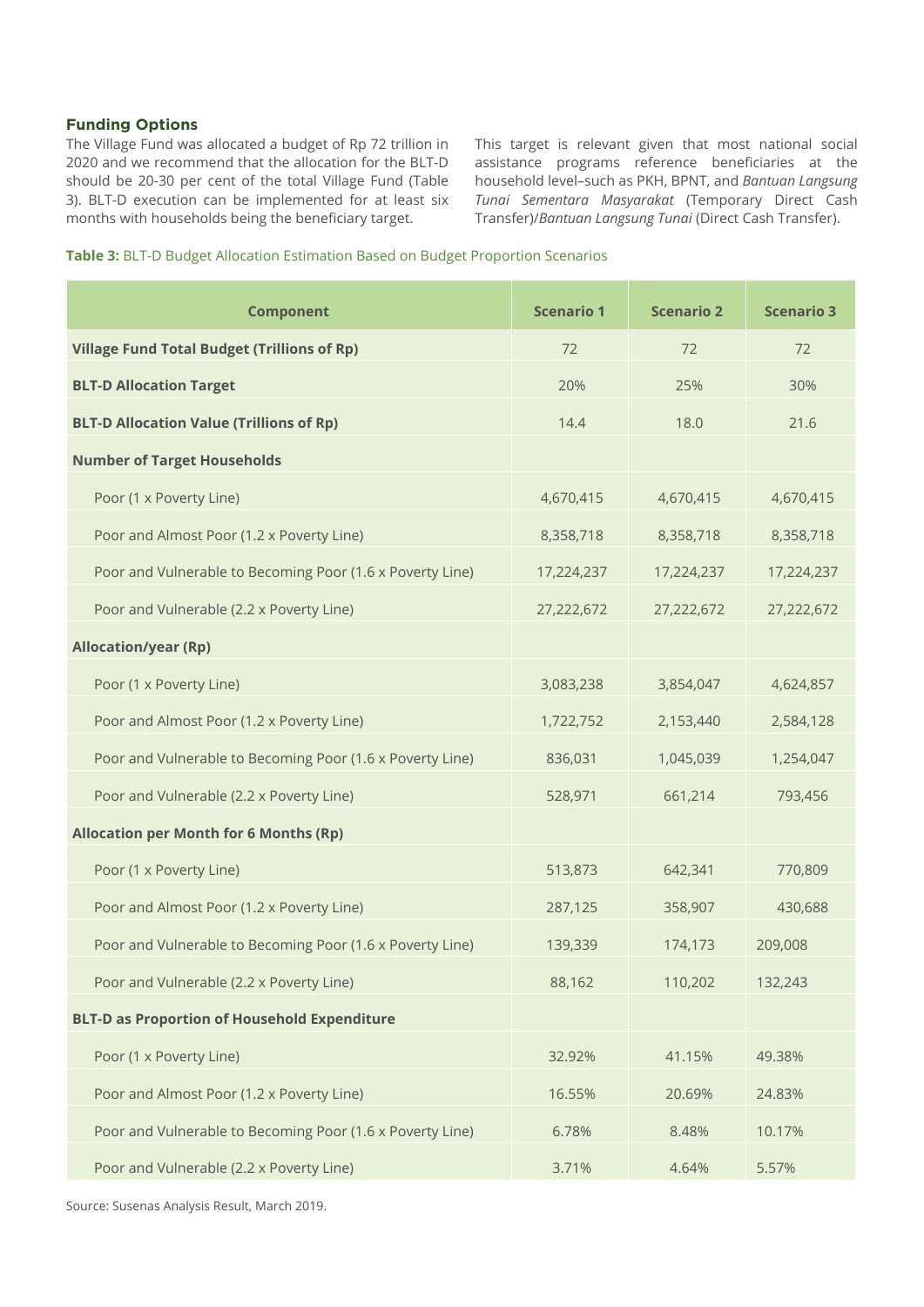### **Recommendations**

- The central government needs to take the appropriate measures in implementing BLT-D. One of them is to anticipate social conflict in the village because setting targets with the same person/family tends to spark conflict.
- It is recommended to use the community-based approach to identify target beneficiaries. This approach was used during the update of *Raskin/Rastra* program beneficiaries through FRP and PBDT 2015 in FKP.
- Beneficiary coverage is recommended at the household level with more recipients than national programs such as PKH and BPNT. The number of beneficiaries is approximately 60 per cent of the village population or the equivalent of the population living below an income threshold that is 2.2 times the poverty line.
- Follow-up on the use of village funds for direct cash transfers as regulated in Perppu No. 1/2020 should be supported by the relevant ministries and institutions through the issuance of a joint decree (*Surat Keputusan Bersama*: SKB) by the Minister of Finance; Minister of Home Affairs; Minister of Villages, Development of Disadvantaged Regions, and Transmigration; and Minister of Social Affairs that, among others:
	- Impose restrictions on the use of village funds for BLT-D program implementation, including reporting requirements for the disbursement of BLT-D funds.
	- The BLT-D program should be included in three APBDes categories, namely: (i) disaster mitigation; (ii) emergencies; and (iii) urgent situations in villages, so it is not necessary to revise the Minister of Home Affairs Decree (Permendagri) No. 20/2018 on the Management of Village Finances.
	- Ministry of Villages issued the Decree No. 6/2020 on the amendment of the Decree No. 11/2019 on Village Fund Priorities in 2020. Poor families receiving BLT-D are families who have lost their livelihoods or jobs, have not been recorded as the beneficiarief of Family of Hope Program (PKH), Non-Cash Food Assistance Program (BPNT) and Prework Cards, as well as those with family members who are prone to chronic illness.
	- Issue a BLT-D Program Execution Team Instruction. This team is established by the village head by village decree, that will appoint the commitment-making officer (*Pejabat Pembuat Komitmen*: PPK) and BLT-D Execution Team members, including the local village facilitator.
	- The BLT-D Program should have KPM criteria that are clear and easy for the village officials to implement, as stated in the BLT-D beneficiary priority target criteria.
	- Establish BLT-D Program implementation guidelines based on *musyawarah* agreement, stated in minutes of BLT-D beneficiary (KPM). For implementation control, it is suggested that the village facilitators are included as verifying officers during BLT-D payment to KPM.

Disbursement of BLT-D funds in the following month should be based on the BLT-D payment form that has been verified by the village facilitator.

- The outcomes of the *musyawarah* that determined the KPM for the BLT-D in the village will be used as a verifying tool to update poverty data in MoSA.
- Due to the current urgent and rapid need, it is important to simplify the BLT-D mechanism by strengthening the role of the sub-district (*kecamatan*) to supervise and provide guidance. The BLT-D program implementation mechanism should be socialised as soon as possible to regions and villages, including to village facilitators. The existing village Cash-for-Work (*Padat Karya Tunai Desa*: PKTD) guidelines can be complemented with the BLT-D Program implementation mechanism.
- Assistance in the form of BLT-D should only be applied in village administration areas. Central government needs to issue a similar policy for urban village administrations, which cover 32 per cent of the total population.